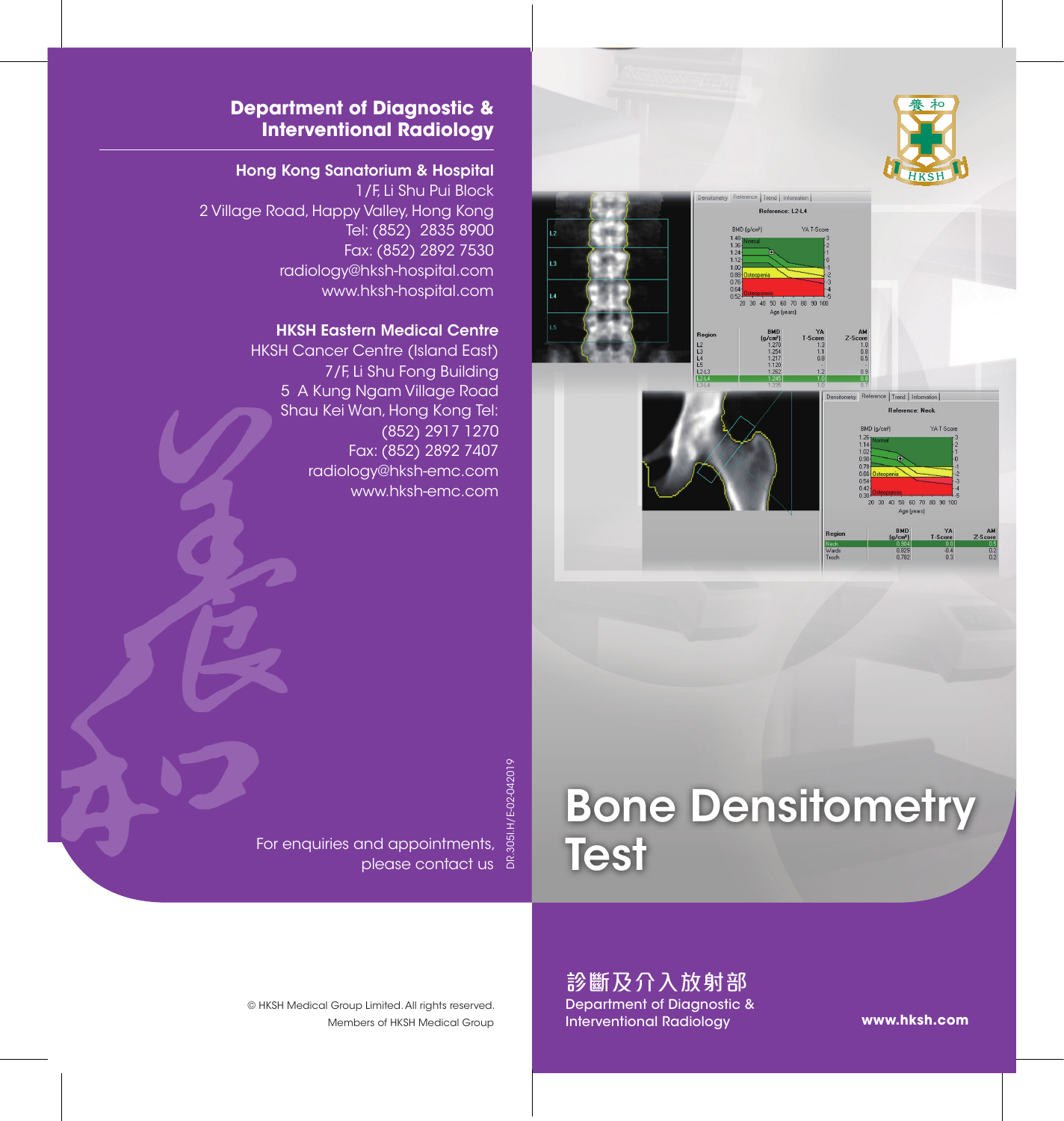# Who Needs a Bone Densitometry Test?

Osteoporosis is often called the "silent disease" since there are rarely signs and symptoms for this disease. People only get to know they have this disease when they have a crippling and painful fracture shown by an abnormal X-ray. At this point over 30% of the bone mass has already gone, and damage becomes difficult to reverse.

The bone mass of a normal adult will start to decrease at the age of 35. Women are born with a smaller bone frame and less bone mass. In addition the amount of estrogen production drops dramatically after menopause. Therefore women have a higher risk for osteoporosis than men. However, osteoporosis affects both men and women. According to a study, 45% of women and 13% of men aged 65 or above in HK suffer from this disease. And each year, over 4000 elderly experience bone fracture as a result of osteoporosis.

The following categories of people are at higher risk of having osteoporosis. If you are one of them, you should start early prevention and have bone densitometry test regularly.

- women after menopause
- advanced age
- having endocrine system disorder
- a family history of osteoporosis
- unbalanced diet, alcohol and tobacco use
- lack of exercise
- having joint disease
- • taking medication associated with low bone mass or bone loss

# What is a Bone Densitometry Test?

Our bone densitometer uses small amounts of x-ray to produce images of the spine, hip, or the forearm. The x-ray is composed of 2 energy levels which are differently absorbed by the bones in the body. In this way, the bone density can be determined. The spine and hip are measured because that is where osteoporotic fractures occur most.

Even though x-rays are used, the amount of radiation absorbed by the patient is minimal, and is approximately equal to 1/10th of that received from a chest x-ray. Therefore this is a very safe test. However, you should also inform the operator if you are pregnant or might be pregnant before your test.

The test takes about 5 to 10 minutes during which you will be asked to lie still and breathe normally on a padded examination table. The operator will need to position your arms and legs for the test, which is painless. No special preparation is needed for the exam.

# What Information will the Test Give My Doctor?

A bone densitometry test is an aid to doctors in the diagnosis of osteoporosis. The test compares your bone mineral density (BMD) to that of a "young adult" at the peak bone strength. It also compares your results to people of your same age, called "age-matched". This information, along with other factors (such as height, weight and ethnicity) will help doctors gauge your risk of osteoporotic fracture. A panel of experts at the World Health Organization (WHO) has developed categories that define the amount of bone loss:

Normal: A T-score that is above -1

**Osteopenic (Low bone density):** A T-score between -1 and -2.5

Osteoporosis: A T-score below -2.5

Your T-score is one factor that your doctor will consider when making a diagnosis. The bone densitometry test provides information about your own risk of bone fracture in the same way a cholesterol test indicates risk of a heart attack. A diagnosis of osteoporosis cannot predict a bone fracture, it simply means the risk of having a fracture is higher than that for normal bones. With the diagnosis, your doctor may suggest a number of steps including exercise, changes in diet, hormone therapy, or other medicines known to build bone strength such that the risk of fracture would be reduced.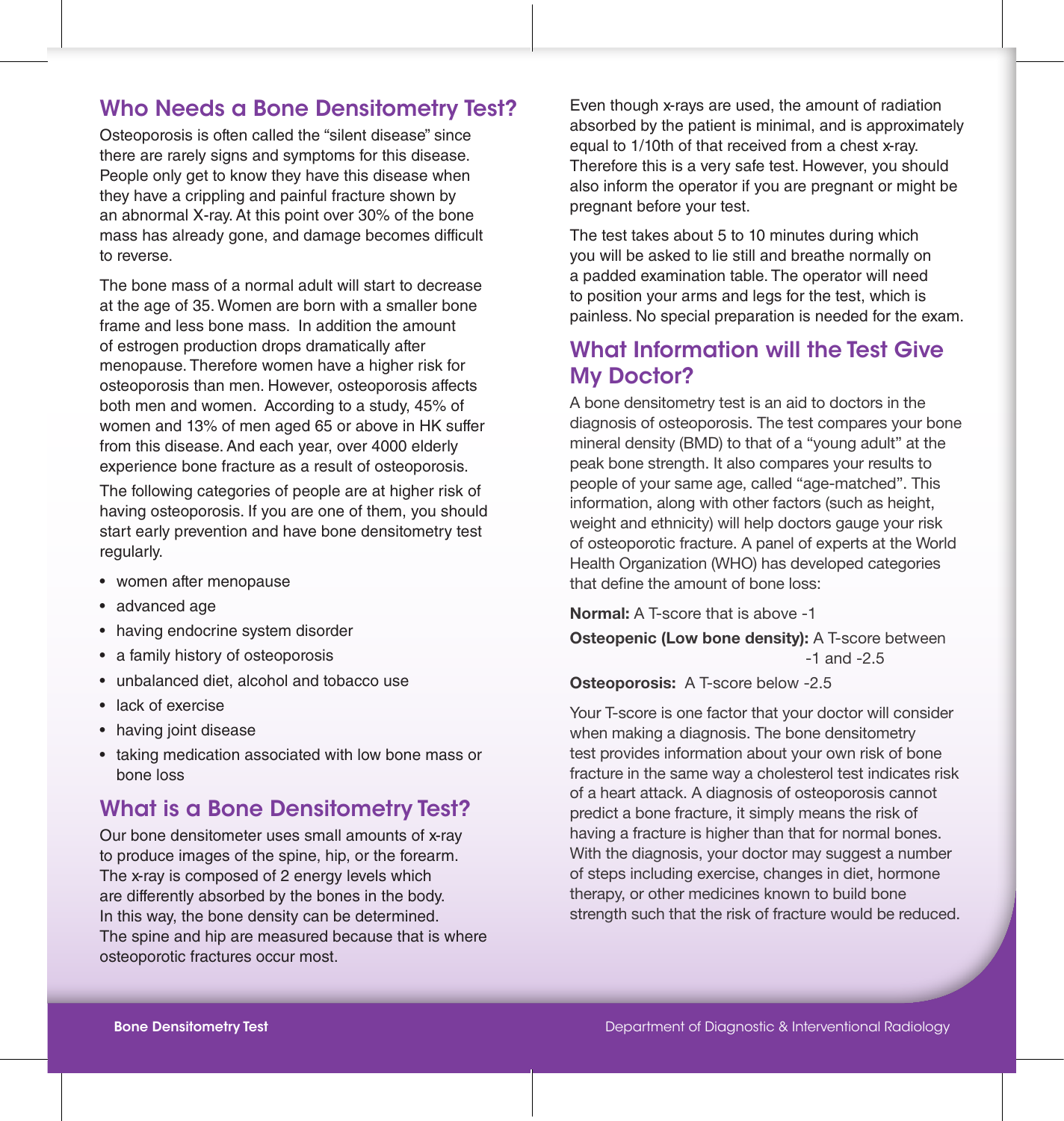

YA T-See

YA<br>T-Score



## **診斷及介入放射部**

#### **養和醫院**

香港跑馬地山村道2號李樹培院1樓 電話:(852) 2835 8900 傳真: (852) 2892 7530 radiology@hksh-hospital.com www.hksh-hospital.com

## **養和東區醫療中心**

養和癌症中心(港島東) 香港筲箕灣阿公岩村道5號李樹芳樓7樓 電話:(852) 2917 1270 傳真: (852) 2892 7407 radiology@hksh-emc.com www.hksh-emc.com

> DR.305I.H/C-02-042019 DR.305I.H/C-02-042019



Members of HKSH Medical Group © HKSH Medical Group Limited. All rights reserved.

查詢或預約,歡迎聯絡我們

診斷及介入放射部 Department of Diagnostic & Interventional Radiology